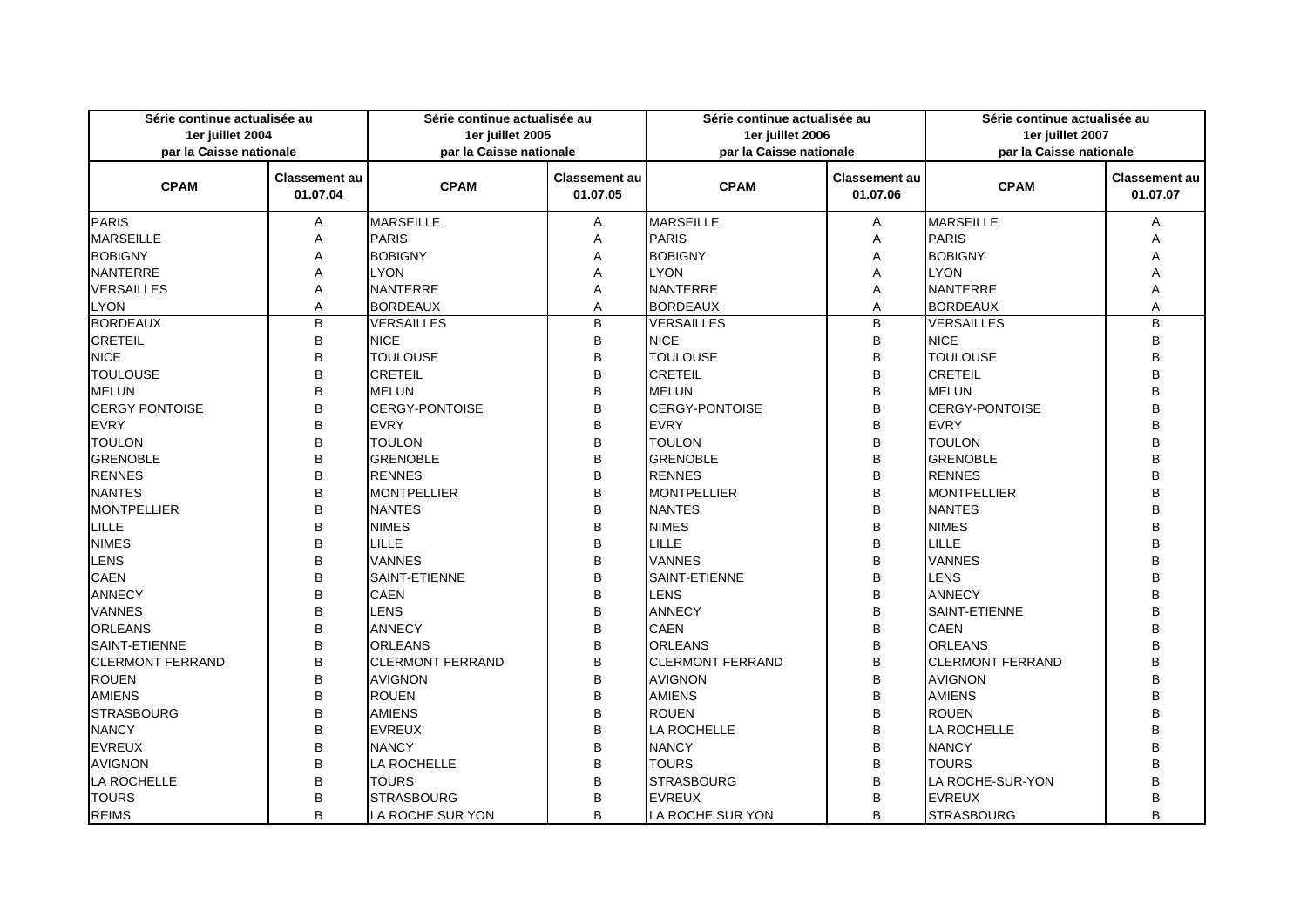| <b>ANGERS</b>          | С              | <b>REIMS</b>           | С              | <b>REIMS</b>           | C              | <b>REIMS</b>           | С                                          |
|------------------------|----------------|------------------------|----------------|------------------------|----------------|------------------------|--------------------------------------------|
| <b>LE MANS</b>         | $\mathsf C$    | <b>ANGERS</b>          | $\mathsf C$    | SAINT-BRIEUC           | $\mathsf C$    | SAINT-BRIEUC           | $\mathbf C$                                |
| LA ROCHE SUR YON       | $\mathsf{C}$   | SAINT-BRIEUC           | C              | <b>ANGERS</b>          | C              | <b>ANGERS</b>          | $\mathsf{C}$                               |
| <b>SAINT BRIEUC</b>    | $\mathsf C$    | <b>MACON</b>           | C              | <b>MACON</b>           | C              | <b>MACON</b>           | $\mathbf C$                                |
| <b>MACON</b>           | $\mathsf C$    | <b>LE MANS</b>         | C              | <b>BOURG EN BRESSE</b> | C              | <b>BOURG EN BRESSE</b> | $\mathbf{C}$                               |
| <b>DIJON</b>           | $\mathsf{C}$   | <b>BOURG EN BRESSE</b> | Ċ              | <b>LE MANS</b>         | Ċ              | <b>LE MANS</b>         | C<br>C                                     |
| <b>BOURG EN BRESSE</b> | $\mathsf{C}$   | <b>VALENCE</b>         | C              | <b>VALENCE</b>         | $\mathsf{C}$   | <b>VALENCE</b>         |                                            |
| <b>MULHOUSE</b>        | $\mathsf{C}$   | <b>DIJON</b>           | C              | <b>DIJON</b>           | $\mathsf{C}$   | <b>PERPIGNAN</b>       | $\mathbf{C}$                               |
| <b>BEAUVAIS</b>        | $\mathbf C$    | <b>BEAUVAIS</b>        | $\mathsf C$    | PERPIGNAN              | C              | <b>DIJON</b>           | C                                          |
| <b>VALENCE</b>         | $\mathsf{C}$   | <b>PERPIGNAN</b>       | C              | <b>BEAUVAIS</b>        | C              | <b>BEAUVAIS</b>        | $\mathsf{C}$                               |
| <b>METZ</b>            | $\mathsf{C}$   | <b>METZ</b>            | C              | <b>MULHOUSE</b>        | C              | <b>MULHOUSE</b>        | $\frac{C}{C}$                              |
| LE HAVRE               | $\mathsf{C}$   | <b>MULHOUSE</b>        | C              | <b>METZ</b>            | Ć              | <b>METZ</b>            |                                            |
| PERPIGNAN              | $\mathsf C$    | LE HAVRE               | C              | LE HAVRE               | $\mathsf{C}$   | <b>BREST</b>           | $\overline{C}$                             |
| <b>VALENCIENNES</b>    | $\mathsf C$    | <b>BREST</b>           | С              | <b>BREST</b>           | C              | <b>LE HAVRE</b>        | $\mathsf{C}$                               |
| <b>BREST</b>           | $\mathsf{C}$   | <b>VALENCIENNES</b>    | C              | <b>VALENCIENNES</b>    | Ċ              | <b>VALENCIENNES</b>    |                                            |
| SAINT-LO               | $\mathsf C$    | SAINT-LO               | C              | SAINT-LO               | C              | SAINT-LO               | $\begin{array}{c} c \\ c \\ c \end{array}$ |
| <b>ROUBAIX</b>         | $\mathsf{C}$   | <b>ROUBAIX</b>         | Ċ              | <b>ROUBAIX</b>         | $\mathsf{C}$   | <b>ALBI</b>            |                                            |
| <b>CHARTRES</b>        | $\mathsf C$    | <b>ALBI</b>            | C              | <b>ALBI</b>            | C              | <b>CHAMBERY</b>        | $\mathsf{C}$                               |
| <b>CHAMBERY</b>        | $\mathsf{C}$   | <b>CHAMBERY</b>        | C              | <b>CHAMBERY</b>        | C              | <b>ROUBAIX</b>         | $\mathsf{C}$                               |
| <b>SAINT NAZAIRE</b>   | $\mathsf{C}$   | <b>CHARTRES</b>        | C              | <b>CHARTRES</b>        | Ċ              | <b>CHARTRES</b>        |                                            |
| <b>ALBI</b>            | $\mathsf{C}$   | <b>EPINAL</b>          | C              | <b>QUIMPER</b>         | C              | <b>QUIMPER</b>         | $\frac{C}{C}$                              |
| <b>EPINAL</b>          | $\mathbf C$    | <b>QUIMPER</b>         | Ċ              | SAINT-NAZAIRE          | $\mathsf{C}$   | SAINT-NAZAIRE          | $\overline{C}$                             |
| PAU                    | $\mathsf C$    | SAINT-NAZAIRE          | $\mathsf C$    | <b>EPINAL</b>          | $\mathsf{C}$   | <b>EPINAL</b>          | $\mathsf{C}$                               |
| <b>POITIERS</b>        | $\mathsf C$    | <b>POITIERS</b>        | C              | <b>POITIERS</b>        | C              | <b>POITIERS</b>        |                                            |
| <b>SELESTAT</b>        | $\mathsf C$    | <b>PERIGUEUX</b>       | C              | <b>PERIGUEUX</b>       | C              | <b>PERIGUEUX</b>       | $\begin{array}{c} c \\ c \\ c \end{array}$ |
| <b>QUIMPER</b>         | $\mathsf{C}$   | <b>LIMOGES</b>         | C              | <b>LIMOGES</b>         | C              | <b>LIMOGES</b>         |                                            |
| <b>PERIGUEUX</b>       | $\mathsf C$    | PAU                    | $\mathsf{C}$   | PAU                    | $\mathsf{C}$   | PAU                    | $\mathsf{C}$                               |
| <b>BAYONNE</b>         | $\mathsf{C}$   | <b>MOULINS</b>         | C              | <b>MOULINS</b>         | Ċ              | <b>BEZIERS</b>         | $\mathsf{C}$                               |
| <b>CALAIS</b>          | $\mathsf{C}$   | <b>AUXERRE</b>         | C              | <b>BEZIERS</b>         | Ċ              | <b>MOULINS</b>         |                                            |
| CREIL                  | $\mathsf C$    | <b>CALAIS</b>          | C              | <b>AUXERRE</b>         | C              | CARCASSONNE            | $\frac{C}{C}$                              |
| <b>DUNKERQUE</b>       | $\mathsf{C}$   | <b>BEZIERS</b>         | $\mathbf C$    | <b>CALAIS</b>          | $\mathsf{C}$   | <b>AUXERRE</b>         | $\mathbf{C}$                               |
| <b>MOULINS</b>         | $\mathsf C$    | <b>CARCASSONNE</b>     | $\mathsf{C}$   | <b>CARCASSONNE</b>     | $\mathsf{C}$   | <b>BAYONNE</b>         | $\mathsf{C}$                               |
| <b>LIMOGES</b>         | $\mathsf{C}$   | <b>BAYONNE</b>         | C              | <b>BAYONNE</b>         | C              | <b>CALAIS</b>          | $\mathsf{C}$                               |
| ANGOULEME              | $\mathsf{C}$   | <b>SELESTAT</b>        | C              | <b>SELESTAT</b>        | C              | <b>SELESTAT</b>        |                                            |
| <b>AUXERRE</b>         | $\mathbf C$    | <b>ANGOULEME</b>       | C              | <b>SARREGUEMINES</b>   | $\mathsf{C}$   | <b>SARREGUEMINES</b>   | $\frac{C}{C}$                              |
| <b>SARREGUEMINES</b>   | $\mathbf C$    | CREIL                  | C              | ANGOULEME              | C              | <b>ANGOULEME</b>       | $\overline{C}$                             |
| <b>MONT DE MARSAN</b>  | $\mathbf C$    | <b>SARREGUEMINES</b>   | C              | <b>CREIL</b>           | Ć              | MONT-DE-MARSAN         | $\mathsf{C}$                               |
| <b>HAGUENAU</b>        | $\overline{D}$ | <b>DUNKERQUE</b>       | $\overline{D}$ | MONT-DE-MARSAN         | $\overline{D}$ | CREIL                  | $\overline{D}$                             |
| <b>CARCASSONNE</b>     | D              | MONT-DE-MARSAN         | D              | <b>DUNKERQUE</b>       | D              | <b>NIORT</b>           | D                                          |
| <b>BEZIERS</b>         | D              | <b>NIORT</b>           | D              | <b>NIORT</b>           | D              | <b>DUNKERQUE</b>       | D                                          |
| <b>NIORT</b>           | D              | <b>BESANCON</b>        | D              | <b>BESANCON</b>        | D              | <b>BESANCON</b>        | D                                          |
| <b>ARRAS</b>           | D              | <b>BLOIS</b>           | D              | <b>HAGUENAU</b>        | D              | <b>HAGUENAU</b>        | D                                          |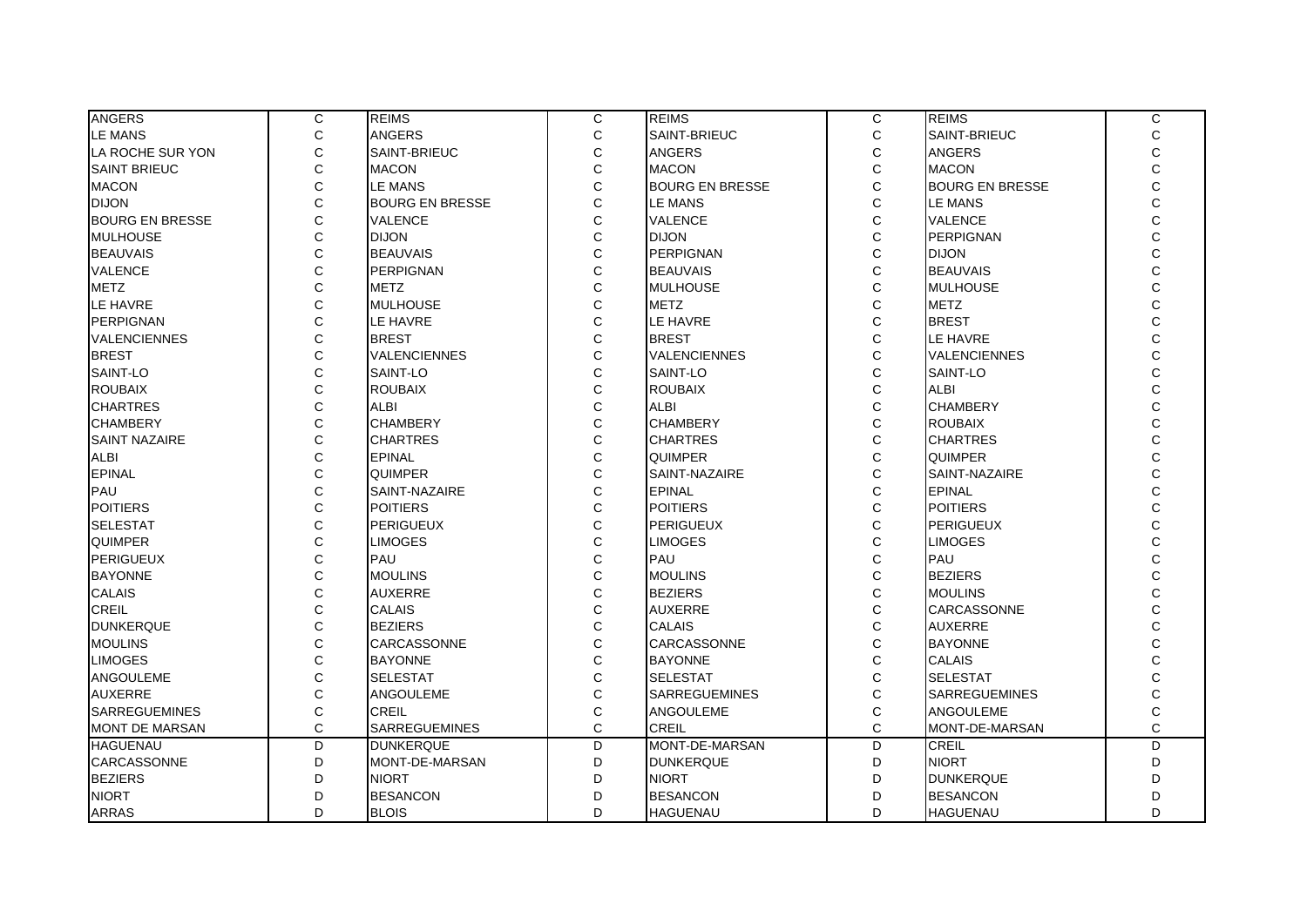| <b>BLOIS</b>                  | D | <b>HAGUENAU</b>               | D  | <b>ARRAS</b>                  | D | <b>ARRAS</b>           | D            |
|-------------------------------|---|-------------------------------|----|-------------------------------|---|------------------------|--------------|
| <b>BESANCON</b>               | D | <b>ARRAS</b>                  | D  | <b>BLOIS</b>                  | D | <b>BLOIS</b>           | D            |
| <b>THIONVILLE</b>             | D | CHARLEVILLE MEZ.              | D  | <b>LAON</b>                   | D | <b>LAON</b>            | D            |
| <b>LAON</b>                   | D | <b>LAON</b>                   | D. | CHARLEVILLE MEZ.              | D | CHARLEVILLE MEZ.       | $\mathsf{D}$ |
| <b>BOURGES</b>                | D | <b>AGEN</b>                   | D  | <b>AGEN</b>                   | D | AGEN                   | D            |
| <b>CHARLEVILLE MEZ.</b>       | D | <b>BOURGES</b>                | D  | <b>TROYES</b>                 | D | <b>TROYES</b>          | D            |
| <b>AGEN</b>                   | D | <b>TROYES</b>                 | D  | <b>BOURGES</b>                | D | <b>BOURGES</b>         | D            |
| <b>COLMAR</b>                 | D | <b>BOULOGNE</b>               | D  | <b>BOULOGNE</b>               | D | <b>BOULOGNE</b>        | D            |
| <b>TROYES</b>                 | D | <b>MAUBEUGE</b>               | D  | <b>MAUBEUGE</b>               | D | <b>THIONVILLE</b>      | D            |
| <b>MAUBEUGE</b>               | D | <b>THIONVILLE</b>             | D  | <b>THIONVILLE</b>             | D | <b>COLMAR</b>          | D            |
| <b>BOULOGNE</b>               | D | <b>COLMAR</b>                 | D  | <b>COLMAR</b>                 | D | <b>MAUBEUGE</b>        | D            |
| <b>ALENCON</b>                | D | <b>ALENCON</b>                | D  | <b>ALENCON</b>                | D | <b>ALENCON</b>         | D            |
| <b>DOUAI</b>                  | D | <b>VIENNE</b>                 | D  | <b>VIENNE</b>                 | D | <b>VIENNE</b>          | D            |
| <b>TOURCOING</b>              | D | SAINT-QUENTIN                 | D  | <b>DOUAI</b>                  | D | <b>DOUAI</b>           | D            |
| LAVAL                         | D | <b>DOUAI</b>                  | D  | <b>SAINT-QUENTIN</b>          | D | SAINT-QUENTIN          | D            |
| <b>VIENNE</b>                 | D | <b>RODEZ</b>                  | D  | <b>RODEZ</b>                  | D | <b>RODEZ</b>           | D            |
| SAINT-QUENTIN                 | D | <b>TOURCOING</b>              | D  | <b>TOURCOING</b>              | D | LAVAL                  | D            |
| <b>TARBES</b>                 | D | LAVAL                         | D  | LAVAL                         | D | <b>TOURCOING</b>       | D            |
| LONS LE SAUNIER               | D | LONS LE SAUNIER               | D  | <b>LONS LE SAUNIER</b>        | D | LONS-LE-SAUNIER        | D            |
| <b>RODEZ</b>                  | D | <b>TARBES</b>                 | D  | <b>TARBES</b>                 | D | <b>TARBES</b>          | D            |
| <b>DIEPPE</b>                 | D | <b>DIEPPE</b>                 | D  | <b>DIEPPE</b>                 | D | <b>MONTAUBAN</b>       | D            |
| <b>VESOUL</b>                 | D | <b>TULLE</b>                  | D  | <b>TULLE</b>                  | D | <b>DIEPPE</b>          | D            |
| <b>CHATEAUROUX</b>            | D | <b>MONTAUBAN</b>              | D  | <b>MONTAUBAN</b>              | D | <b>TULLE</b>           | D            |
| <b>MONTAUBAN</b>              | D | <b>VESOUL</b>                 | D  | <b>VESOUL</b>                 | D | <b>VESOUL</b>          | D            |
| <b>TULLE</b>                  | D | <b>CHATEAUROUX</b>            | D  | <b>CHATEAUROUX</b>            | D | CHATEAUROUX            | D            |
| <b>MONTBELIARD</b>            | D | <b>NEVERS</b>                 | D  | <b>NEVERS</b>                 | D | <b>NEVERS</b>          | $\mathsf{D}$ |
| <b>NEVERS</b>                 | D | <b>MONTBELIARD</b>            | D  | LE PUY                        | D | LE PUY                 | D            |
| <b>CHOLET</b>                 | D | LE PUY                        | D  | <b>MONTBELIARD</b>            | D | <b>MONTBELIARD</b>     | D            |
| <b>CAMBRAI</b>                | D | <b>CAMBRAI</b>                | D  | <b>CAMBRAI</b>                | D | <b>CAMBRAI</b>         | D            |
| LE PUY                        | D | <b>CHOLET</b>                 | D  | <b>CHOLET</b>                 | D | <b>PRIVAS</b>          | D            |
| <b>CHAUMONT</b>               | D | <b>PRIVAS</b>                 | D  | <b>PRIVAS</b>                 | D | <b>CHOLET</b>          | D            |
| <b>ARMENTIERES</b>            | D | <b>CHAUMONT</b>               | D  | <b>CHAUMONT</b>               | D | <b>CHAUMONT</b>        | D            |
| <b>BAR LE DUC</b>             | D | <b>VILLEFRANCHE SUR SAONE</b> | D  | <b>VILLEFRANCHE SUR SAONE</b> | D | VILLEFRANCHE SUR SAONE | D            |
| <b>LONGWY</b>                 | D | <b>BAR LE DUC</b>             | D  | <b>BAR LE DUC</b>             | D | <b>BAR LE DUC</b>      | D            |
| <b>VILLEFRANCHE SUR SAONE</b> | D | <b>ARMENTIERES</b>            | D  | <b>ARMENTIERES</b>            | D | <b>ARMENTIERES</b>     | D            |
| <b>PRIVAS</b>                 | D | <b>BASTIA</b>                 | D  | <b>BASTIA</b>                 | D | <b>BASTIA</b>          | D            |
| <b>AUCH</b>                   | D | LONGWY                        | D  | <b>LONGWY</b>                 | D | <b>LONGWY</b>          | D            |
| <b>ROANNE</b>                 | D | <b>ROANNE</b>                 | D  | <b>DIGNE LES BAINS</b>        | D | <b>DIGNE LES BAINS</b> | D            |
| <b>DIGNE LES BAINS</b>        | D | <b>DIGNE LES BAINS</b>        | D  | <b>AUCH</b>                   | D | <b>AUCH</b>            | D            |
| <b>BASTIA</b>                 | D | <b>AUCH</b>                   | D  | <b>ROANNE</b>                 | D | <b>ROANNE</b>          | D            |
| <b>FOIX</b>                   | D | <b>FOIX</b>                   | D  | <b>CAHORS</b>                 | D | <b>FOIX</b>            | D            |
| <b>CAHORS</b>                 | D | <b>CAHORS</b>                 | D  | <b>FOIX</b>                   | D | <b>CAHORS</b>          | D            |